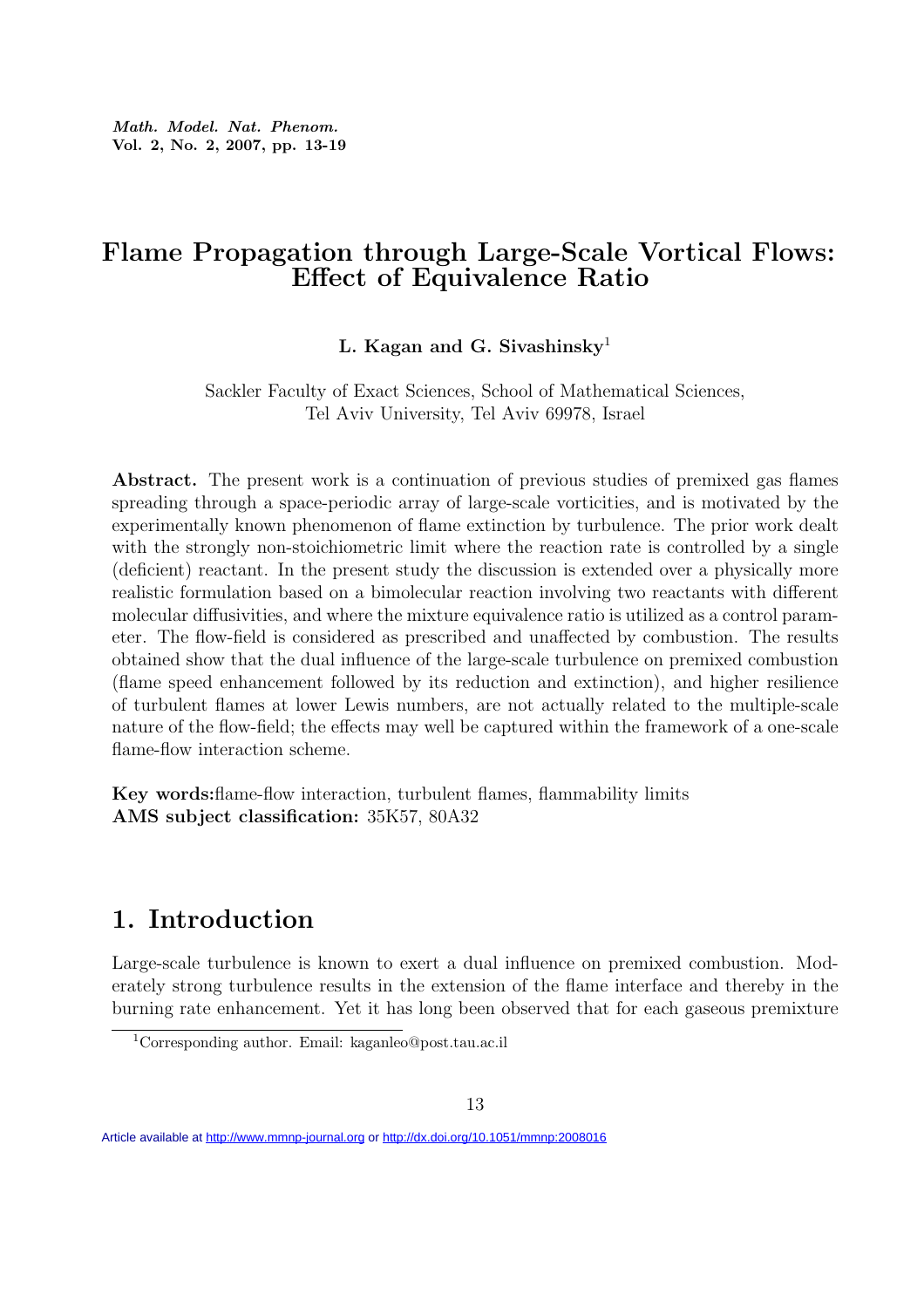there is a certain level of turbulence at which the flame speed reaches its maximum. A further increase in the flow intensity leads to a drop of the flame speed, followed by flame disintegration and extinction [1-3]. Although significant insights have been obtained through many excellent experimental as well as theoretical studies, a first-principle understanding of the phenomenon still remains one of the major challenges of gaseous combustion. The main difficulty in modelling turbulent combustion, as in many others turbulence-related problems, is the wide range of spatio-temporal scales involved. It seems intuitively plausible however, that the multiple-scale nature of the flow-field is not crucial for the physics of flame extinction which may well be described within the framework of a one-scale flame-flow interaction scheme. As has been shown in our previous studies of the problem, one may gain a good deal of apparently relevant information even when the underlying flow is a time-independent and space-periodic array of large-scale vortices [4-6]. The previous work dealt with a strongly non-stoichiometric limit where the reaction rate is controlled by a single (deficient) reactant. In the present study the discussion is extended over a physically more realistic formulation based on a bimolecular reaction involving two reactants with different molecular diffusivities, and where the mixture equivalence ratio is utilized as a control parameter. Other conditions being identical, rich hydrocarbon-air flames are known to be more difficult to quench that lean flames [2,3]. It is therefore of interest to ascertain whether this effect has a counterpart in the formulation based on the flame interaction with a space-periodic system of eddies. The adopted reaction-diffusion-advection model involves two diffusion equations for the reactants coupled with the heat equation accounting for radiative heat losses. The flow-field is considered as prescribed and unaffected by combustion. Similarly to the one-reactant model [4-6], it is found that the flame speed is a non-monotonic function of the stirring intensity. For moderately strong vortices, their intensification results in the flame-speed enhancement accompanied by shedding of islands of unburned gas. There is however a certain level of stirring at which the flame speed reaches its maximum. Any further increase in the stirring intensity leads to a drop in the flame speed, followed, for mildly nonadiabatic systems, by flame extinction. In line with experimentally observed tendencies [2,3] it is found that for the same level of stirring, the flame speed enhancement is stronger for the mixtures whose deficient reactant has a higher molecular diffusivity (e.g. rich propane-air or lean hydrogenair mixtures), and such flames appear to be more resilient both against the stirring and heat losses.

## 2. Model

A conventional bimolecular one-step, constant-density, nonadiabatic, reaction-diffusion-advection model for a time-independent vortical flow-field is adopted. In appropriately chosen units the corresponding set of equations for the temperature, fuel and oxidizer concentrations reads,

$$
T_t + \mathbf{u} \cdot \Delta T = \Delta^2 T + (1 - \sigma)\Omega - Q \tag{2.1}
$$

$$
(C_F)_t + \mathbf{u} \cdot \Delta C_F = Le_F^{-1} \Delta^2 C_F - \Omega \tag{2.2}
$$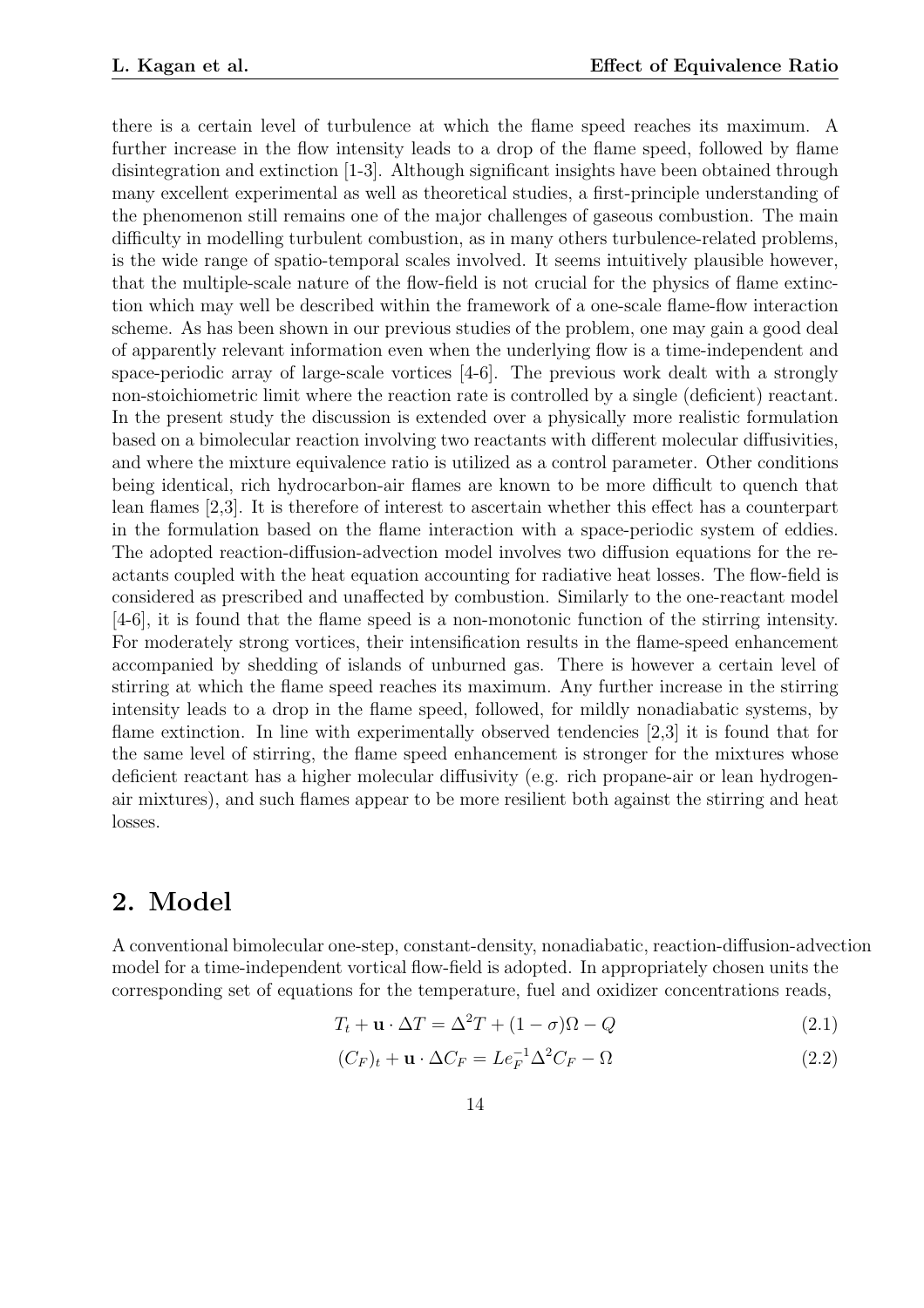$$
(C_O)_t + \mathbf{u} \cdot \Delta C_O = Le_O^{-1} \Delta^2 C_O - \Omega \tag{2.3}
$$

$$
\Omega = \frac{(1 - \sigma)^3 N^3}{4L e_F L e_O} C_F C_O \exp\left(1 - \frac{1}{T}\right)
$$
\n(2.4)

$$
Q = h(T^4 - \sigma^4) \tag{2.5}
$$

$$
\mathbf{u} = (2A\sin kx\cos ky, -2A\cos kx\sin ky) \tag{2.6}
$$

Here T is the nondimensional temperature in units of  $T<sub>b</sub>$ , the adiabatic temperature of combustion products;  $C_F$  and  $C_O$  are the scaled concentrations of the fuel and the oxidizer. In the fresh premixture:  $C_F = C_{F0} = 2\varphi/(1+\varphi)$ ,  $C_O = C_{O0} = 2/(1+\varphi)$ ; where  $\varphi$  is the equivalence ratio; is the case of stoichiometry;  $x, y$  are the nondimensional spatial coordinates in units of  $l_{th} = D_{th}/U_b$ , the thermal width of the flame at  $\varphi = 1$  and  $N >> 1$ ;  $D_{th}$  is the thermal diffusivity of the mixture;  $U_b$  is the burning velocity of a planar adiabatic flame; t is the nondimensional time in units of  $l_{th}/U_b$ ;  $\sigma = T_0/T_b$ ,  $T_b$  is the fresh mixture temperature;  $N = T_a/T_b$  is the nondimensional activation energy;  $T_a$  is the activation temperature;  $Le_F =$  $D_{th}/D_F = 1.25$  and  $Le_0 = D_{th}/D_0 = 0.75$  are the Lewis numbers of the fuel and the oxidizer,  $D_F$  and  $D_O$  are the molecular diffusivities of the fuel and the oxidizer; **u** is the prescribed flow-field and  $A = \sqrt{1/2} < u \cdot u > i$  its intensity in units of  $U_b$ ; k is the periodic flow wave-number in units of  $l_{th}^{-1}$ ;  $Q(T)$  is the term responsible for the radiative heat loss, with h being the scaled Stefan-Boltzmann constant referred to  $\rho_b c_b l_p U_b / 4 T_b^3 l_{th}$ , where  $l_p$  is the Planck mean absorption length,  $c_p$  is the specific heat, and  $\rho_b$  is the burned gas density;  $\Omega(C_F, C_O, T)$  is the appropriately normalized reaction rate to ensure that at large N and  $\varphi = 1$  the nondimensional speed of the well-settled planar adiabatic flame is close to unity. The streamlines of the adopted flow-field (6) are depicted on Figure 1.

Equations (2.1)-(2.3) are considered in the strip,  $0 < x < \pi/k$  and  $-\infty < y < \infty$  subjected to the insulating boundary conditions,

$$
T_x = (C_F)_x = (C_O)_x = 0 \qquad \text{at } x = 0, \pi/k \tag{2.7}
$$

The flame is assumed to propagate upward. Hence the boundary conditions at  $y = \pm \infty$ ,

$$
T = \sigma, \quad C_F = C_{F0}, \quad C_O = C_{O0} \qquad \text{at } y \to +\infty \tag{2.8}
$$

$$
T_y = (C_F)_y = (C_O)_y = 0 \qquad \text{at } y \to -\infty \tag{2.9}
$$

The problem  $(2.1)-(2.9)$  is solved for  $N = 20$ ,  $\sigma = 0.2$ ,  $k = 0.125$ . The computational strategy follows that described in [1].

### 3. Numerical Simulations

#### 3.1. Adiabatic case

The normalizing factor  $(1 - \sigma)^3 N^3 / 4Le_F Le_O$  in the expression (2.4) for the reaction rate is introduced to ensure that in the limit of infinitely high activation energy ( $N \to \infty$ ) the scaled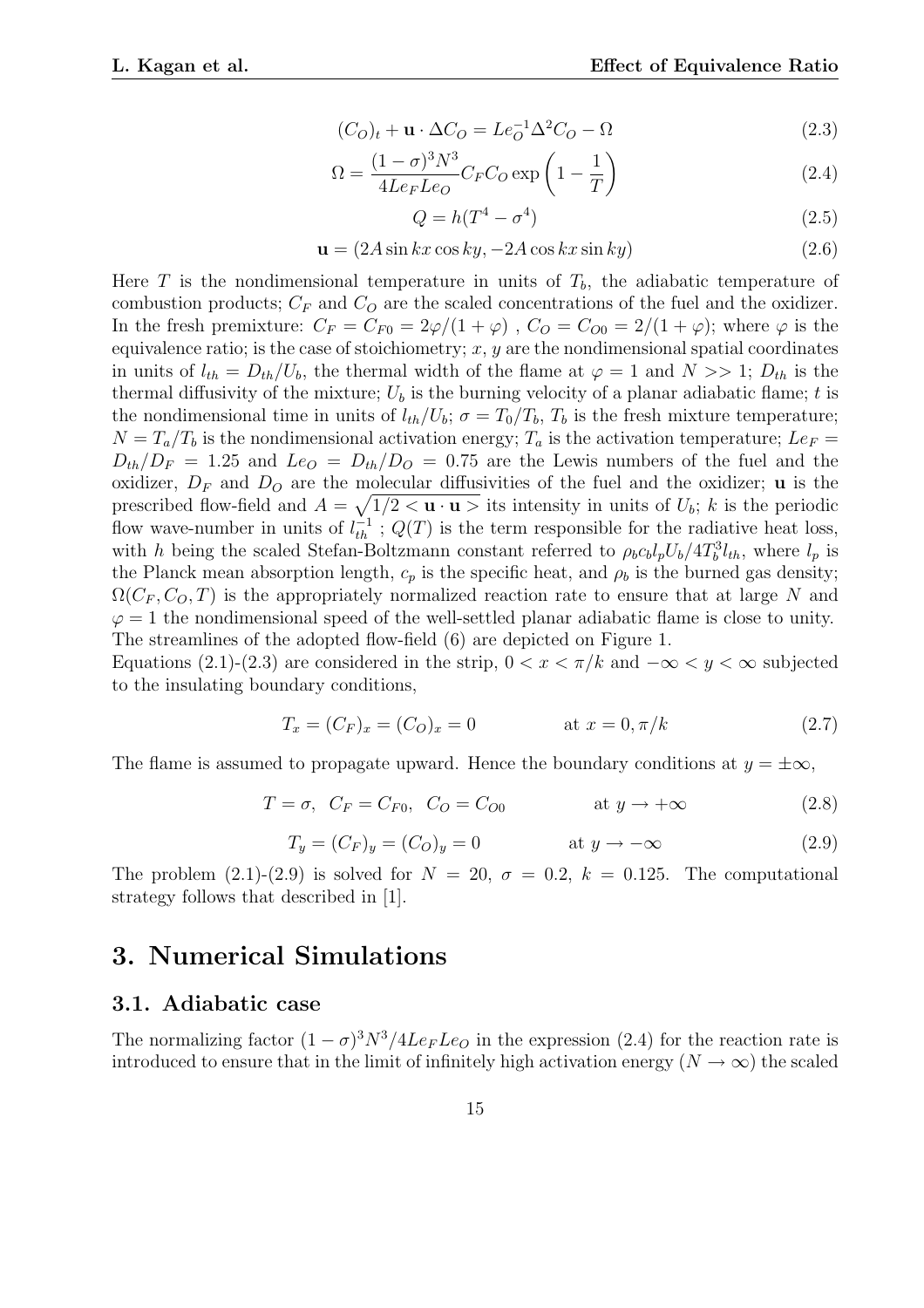| Mixture | $44\%$ F+56\%O | $\mid$ 47%F+53%O $\mid$ 50%F+50%O $\mid$ 52%F+48%O |             |       |
|---------|----------------|----------------------------------------------------|-------------|-------|
|         | 0.582          | 0.808                                              | $\;\:0.872$ | 0.738 |

Table 1: Mixture composition and speed of a planar adiabatic flame.

propagation speed of a planar adiabatic stoichiometric ( $\varphi = 1$ ) flame is held at unity. For the high but finite activation energy  $(N = 20)$  employed in the numerical simulations there is naturally a deviation of  $V_0$  from unity. Some representative values of  $V_0(\varphi)$  at  $N = 20$ ,  $\sigma = 0$  and  $h = 0$  are given in Table 1. These numbers are obtained by numerical simulations of the one-dimensional version of the model  $(2.1)$  -  $(2.9)$  at  $\mathbf{u} = 0$ .

Figure 1 shows the distributions of temperature  $(T)$ , concentrations of fuel  $(C_F)$  and oxidizer  $(C<sub>O</sub>)$  at  $\varphi = 1.1$  and  $A = 7.5$ , where the flame speed reaches its maximum (Figure 2). The distributions are similar to those found for the single reactant model [4]. Moreover, the distributions for both reactants look alike despite different diffusivities: for the fuel  $Le_F = 1.25$  and for the oxidizer  $Le_0 = 0.75$ .

Figure 1 also shows how the flame envelops the island of the unburned gas. These islands eventually burn out far behind the leading edge of the advancing flame. Moreover, upon some transient period (corresponding to the passage through approximately two vortex cells) the distributions of temperature and concentration become nearly constant along the streamlines. A similar effect is discussed in [7]. In order to single out the impact of equivalence



Figure 1: Distributions of temperature  $(T)$ , concentrations of fuel  $(C_F)$  and oxidizer  $(C_O)$ for  $\varphi = 1.1$  and  $A = 7.5$ . Darker shading corresponds to higher levels of T,  $C_F$  and  $C_O$ .

ratio in its 'purest' form, in the further discussion we deal with the renormalized flame speed  $\bar{V}$  referred to  $V_0(\varphi)$  (Table 1.). Figure 2 depicts  $\bar{V}$  versus A curves calculated for several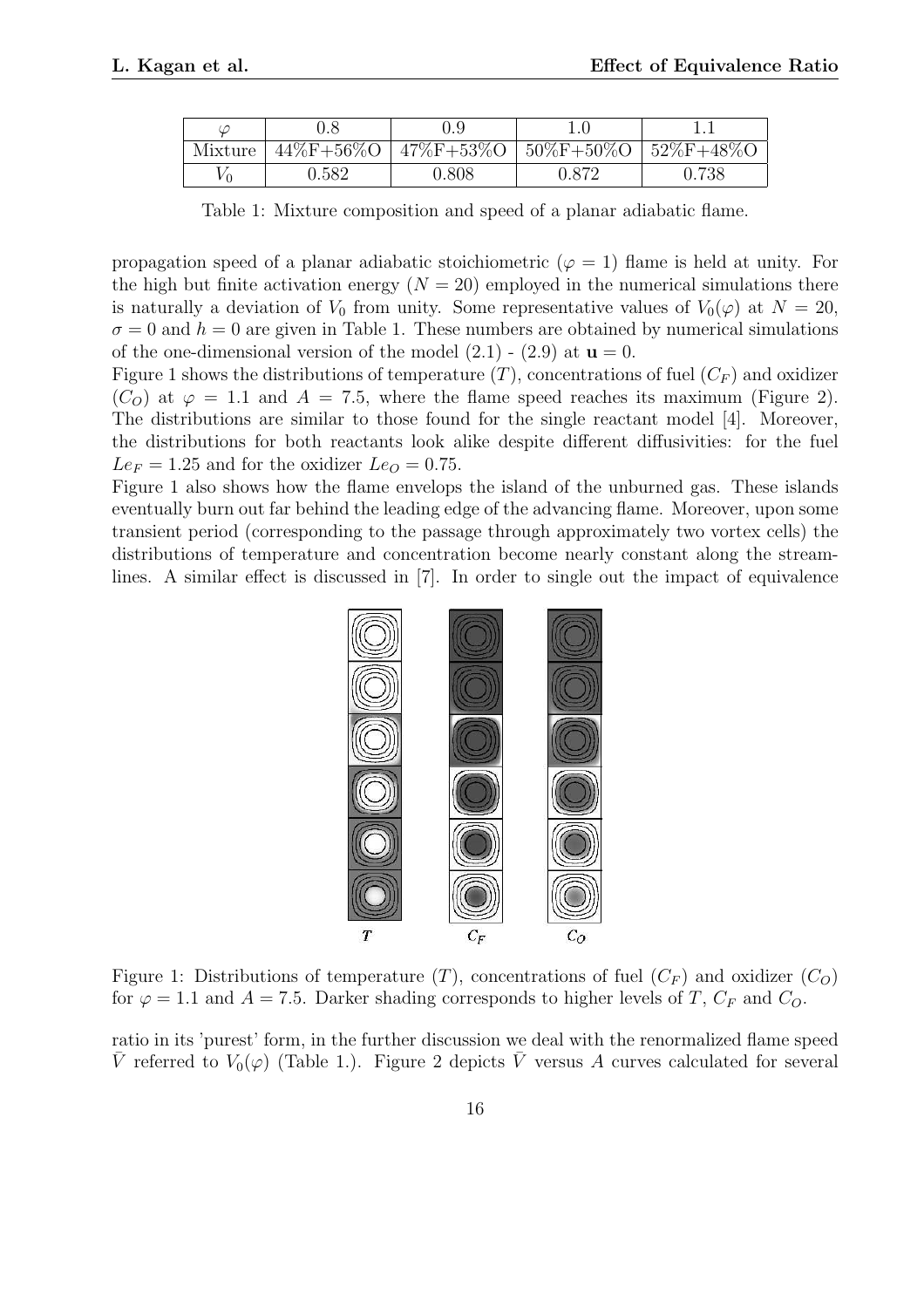

Figure 2: Normalized flame speed  $(\bar{V})$  versus flow-intensity  $(A)$ . Solid and dashed lines correspond to the adiabatic and non-adiabatic cases, respectively. In the non-adiabatic case  $h = 0.002$ . Open circles mark the extinction points.

equivalence ratios at  $h = 0$  (solid lines) and  $h = 0.002$  (dashed lines). As expected [4-6], the emerging dependencies are nonmonotonic. At relatively weak stirring its intensification results in the flame speed enhancement. Yet, there is a crossover intensity  $A_{cr}(\varphi)$  where the flame speed reaches its maximum. As is readily seen  $A_{cr}(\varphi)$  is an increasing function of the equivalence ratio  $\varphi$ , which agrees with the experimentally observed tendencies [1-3]. At  $A \ll A_{cr}$  the curves  $\bar{V}(A)$  nearly coincide. This conforms with the Huygens model [4], valid in the limit of large-scale vortices  $(k \ll 1)$ , and where the flame structure is locally planar and unaffected by the underlying flow-field. Figure 2 also shows that for the same stirring intensity the flame propagates faster if the Lewis number of the deficient reactant is smaller. For  $\varphi = 1.1$  the deficient reactant is the oxidizer ( $Le<sub>O</sub> = 0.75$ ), whereas for  $\varphi = 0.9$ the deficient reactant is the fuel ( $Le_F = 1.25$ ). The flame propagates significantly faster for  $\varphi = 1.1$  than for  $\varphi = 0.9$  (Figure 2), which is perfectly in line with [6].

#### 3.2. Nonadiabatic Case.

For all the intricacies of the flame-vortical flow interaction, the adiabatic flame seems to withstand any level of stirring however high. Incorporation of volumetric heat losses changes the picture essentially. Figure 2 also shows the  $\bar{V}(A)$  dependencies in the presence of heat losses ( $h = 0.002$ ). This value of h ensures the existence of the planar flame spreading through the quiescent premixture  $(A = 0)$  at all equivalence ratios considered. As expected [4-6], heat losses exert an inhibiting influence on combustion resulting in reduction of the flame speed, and complete extinction at sufficiently strong stirring. For  $A \ll A_{cr}$  the impact of the heat losses on the flame speed is almost negligible. The Huygens model therefore is valid also for mildly non-adiabatic flames, at least far from the extinction point (Fig. 2). The maximum stirring intensity (just below the extinction point) grows with the equivalence ratio. This effect was also observed experimentally [2,3]. It is clear that for each equivalence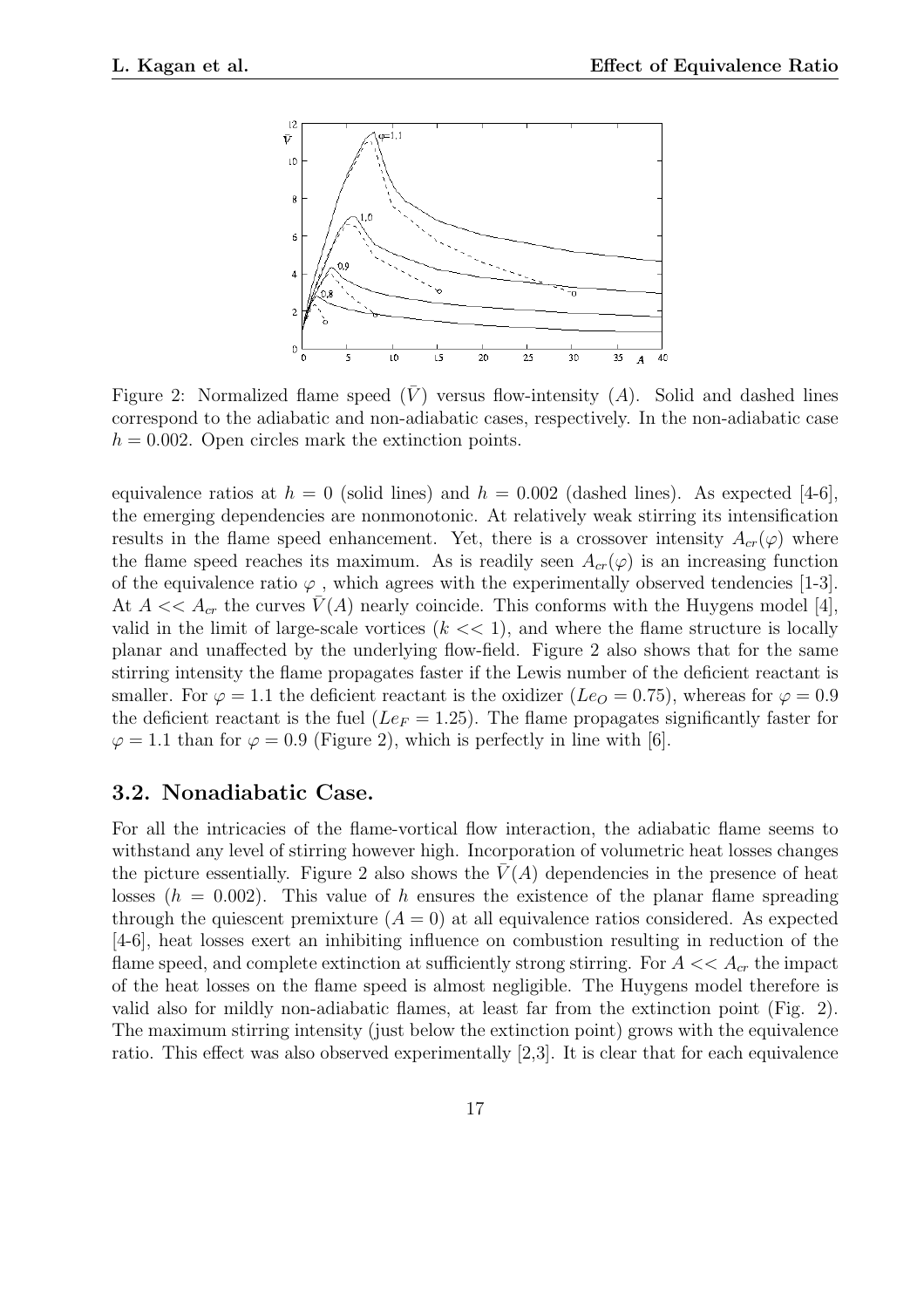

Figure 3: Threshold heat loss  $(h_{cr})$  versus vortex intensity A evaluated for several equivalence ratios.

ratio and flow intensity a strong enough heat loss extinguishes the flame, i.e. there is certain critical level of the heat loss  $(h_{cr})$  above which the flame spread is ruled out. Figure 3 plots  $h_{cr}(A)$  dependencies evaluated for several equivalence ratios. Since  $V_0$  reaches maximum at  $\varphi = 1$  (Table 1) the planar flame  $(A = 0)$  of the stoichiometric mixture  $(\varphi = 1)$  is more resilient against heat losses. To suppress faster flames one needs a higher level of heat losses. Nonmonotonicity of  $h_{cr}$  is apparently a reflection of that of  $\overline{V}(A)$ .

### 4. Concluding Remarks

- The nonmonotinicity of the  $\bar{V}(A)$  dependency (Fig. 2) does not exhaust all the phenomenology contained in the model. As evidenced by single reactant models [5], moving to higher levels of stirring the adiabatic flame may begin to speed up again. Although this (third) propagation mode is likely to be out of reach for practical gaseous flames because of quenching considerations, it is likely to be of relevance for isothermal autocatalytic reaction waves characterized by a marked persistence of the  $V(A)$  monotonicity [8]. As discussed in Ref. [5], the basic reason for the marked distinction between the two systems is the strong sensitivity of the reaction rate to variation in temperature (i.e. high activation energy) in gaseous flames and its relatively mild response to change in the concentration of autocatalytic products in isothermal waves.
- The two-reactant model employed reproduces the experimental observation that rich hydrocarbon-air mixtures are more difficult to quench than lean ones, with an opposite to effect for hydrogen-air mixtures [2,3].
- In all cases considered the spatial interval  $(0 < x < \pi/k)$  (2.7) is not wide enough for the flame front to display the diffusive-thermal instability which, since  $Le_0 < Le_F$ ,